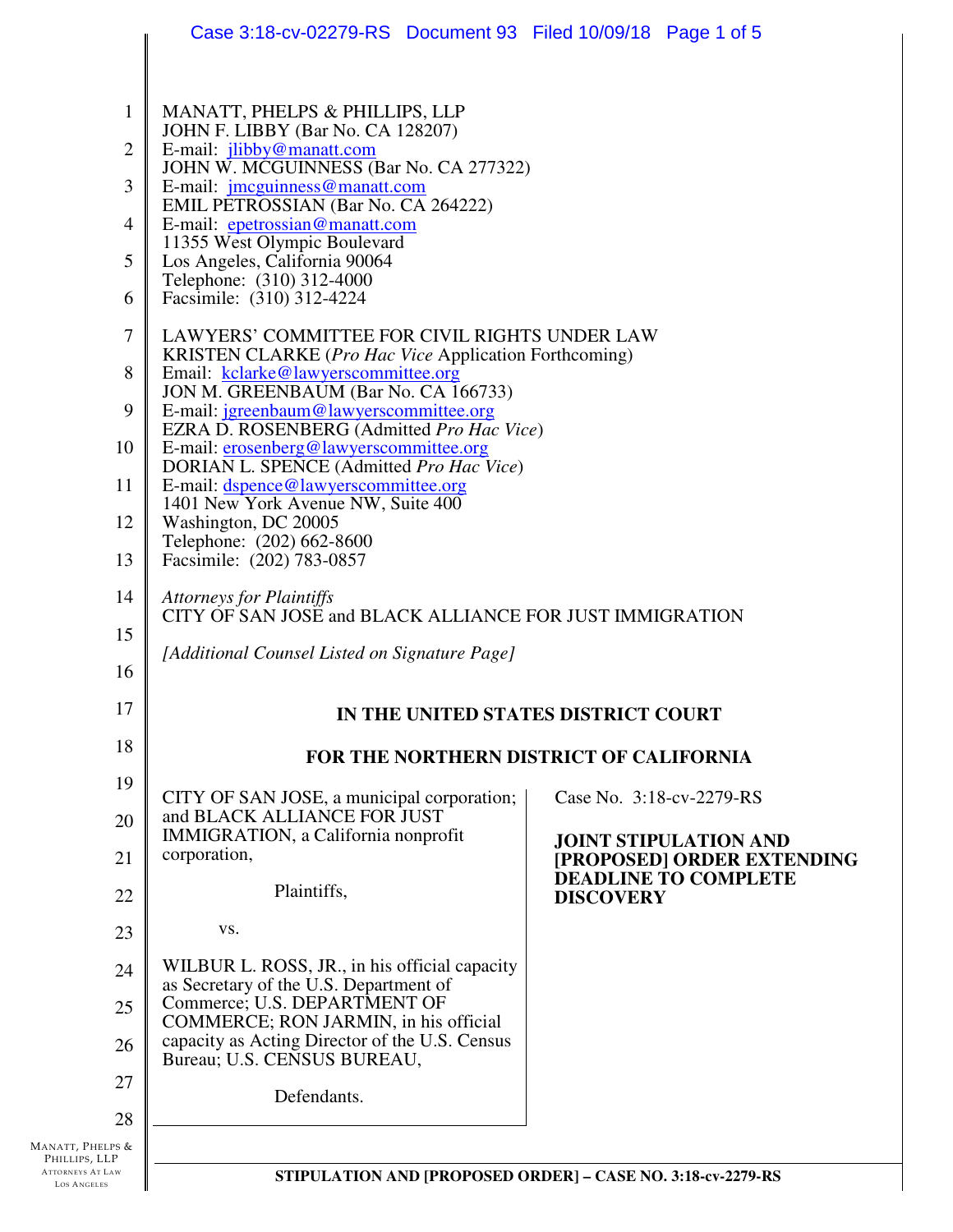## Case 3:18-cv-02279-RS Document 93 Filed 10/09/18 Page 2 of 5

| $\mathbf{1}$                                                                | Plaintiffs City of San Jose and Black Alliance for Just Immigration ("Plaintiffs") and                |  |
|-----------------------------------------------------------------------------|-------------------------------------------------------------------------------------------------------|--|
| $\mathbf{2}$                                                                | Defendants Wilbur L. Ross, Jr., U.S. Department of Commerce, Ron Jarmin, and U.S. Census              |  |
| 3                                                                           | Bureau (collectively, "Defendants," and together with Plaintiffs, the "Parties") hereby stipulate as  |  |
| 4                                                                           | follows:                                                                                              |  |
| 5                                                                           | 1.<br>On August 30, 2018, pursuant to the stipulation of the Parties, this Court                      |  |
| 6                                                                           | entered an order scheduling this case (ECF No. 89) ("Scheduling Order");                              |  |
| $\tau$                                                                      | 2.<br>Under the Scheduling Order, discovery is currently set to close on October                      |  |
| 8                                                                           | 11, 2018;                                                                                             |  |
| 9                                                                           | 3.<br>Due to the number of expert and lay witness depositions currently set in                        |  |
| 10                                                                          | this and the five related census actions, and despite the diligence of the Parties, they have been    |  |
| 11                                                                          | unable to schedule all expert depositions in this case to occur by October 11, 2018.                  |  |
| 12                                                                          | 4.<br>The Parties have agreed that the remaining expert depositions should take                       |  |
| 13                                                                          | place between October 15 and October 26, 2018.                                                        |  |
| 14                                                                          | 5.<br>Good cause therefore exists to modify the Scheduling Order to extend                            |  |
| 15                                                                          | expert discovery in this action (including the filing of any motions to compel related to experts) to |  |
| 16                                                                          | October 26, 2018.                                                                                     |  |
| 17                                                                          |                                                                                                       |  |
| 18                                                                          | $\frac{1}{2}$                                                                                         |  |
| 19                                                                          |                                                                                                       |  |
| 20                                                                          | $\frac{1}{2}$                                                                                         |  |
| 21                                                                          |                                                                                                       |  |
| 22                                                                          | $\frac{1}{2}$                                                                                         |  |
| 23                                                                          |                                                                                                       |  |
| 24                                                                          | $\frac{1}{2}$                                                                                         |  |
| 25                                                                          |                                                                                                       |  |
| 26                                                                          | $\frac{1}{2}$                                                                                         |  |
| 27                                                                          |                                                                                                       |  |
| 28                                                                          |                                                                                                       |  |
| MANATT, PHELPS &<br>PHILLIPS, LLP<br>ATTORNEYS AT LAW<br><b>LOS ANGELES</b> | $\mathbf{1}$<br>STIPULATION AND [PROPOSED ORDER] - CASE NO. 3:18-cv-2279-RS                           |  |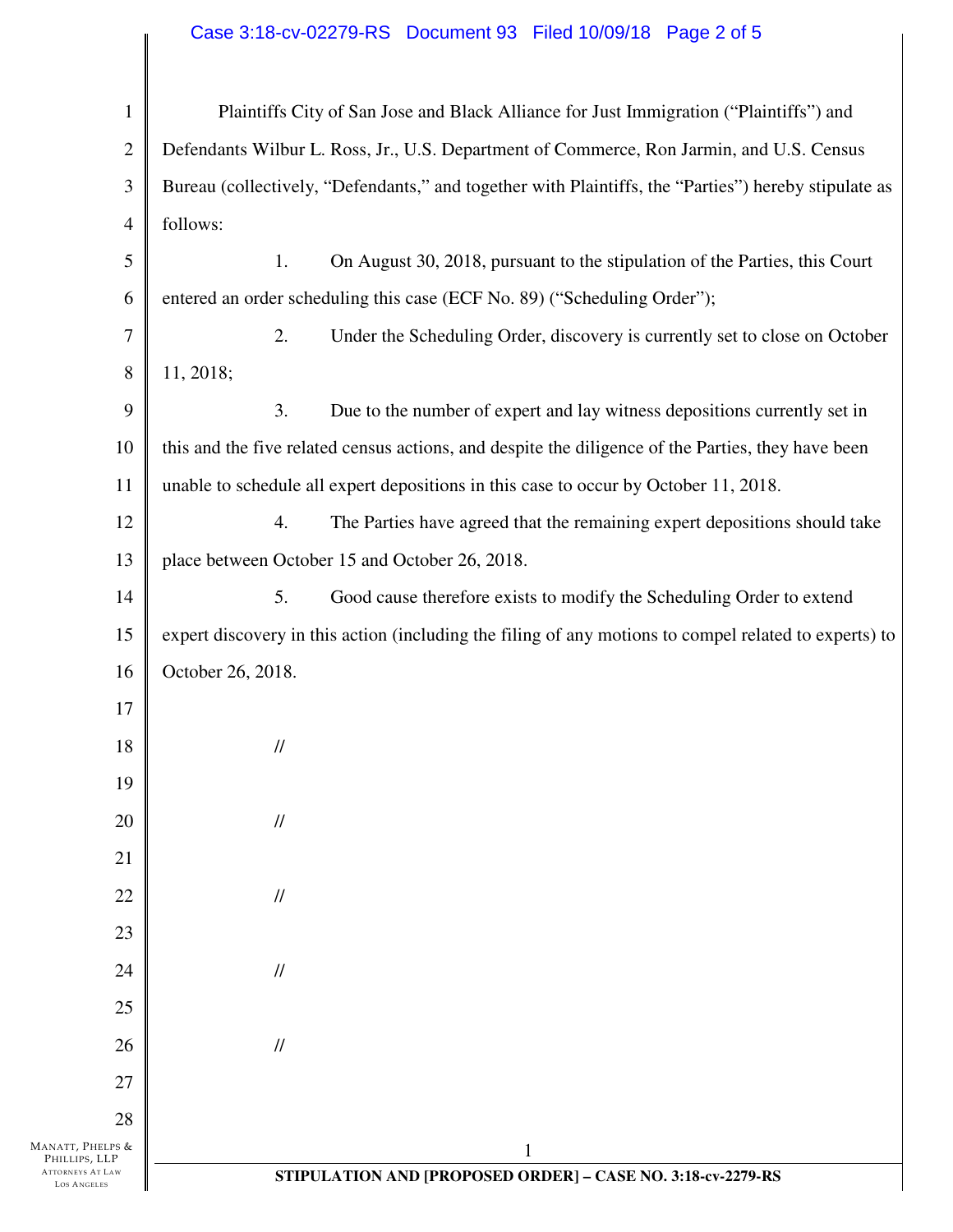|                                               |        |                      | Case 3:18-cv-02279-RS Document 93 Filed 10/09/18 Page 3 of 5               |
|-----------------------------------------------|--------|----------------------|----------------------------------------------------------------------------|
| $\mathbf{1}$                                  |        | 6.                   | Pursuant to the Scheduling Order, non-expert discovery should still close  |
| $\overline{2}$                                |        | on October 11, 2018. |                                                                            |
| 3                                             |        | IT IS SO STIPULATED. |                                                                            |
| $\overline{4}$                                |        |                      | Respectfully submitted,                                                    |
| 5                                             | Dated: | October 9, 2018      | <b>MANATT, PHELPS &amp; PHILLIPS, LLP</b>                                  |
| 6                                             |        |                      |                                                                            |
| $\overline{7}$                                |        |                      | By: <i>s/ Andrew Case</i>                                                  |
|                                               |        |                      | John F. Libby<br>John W. McGuinness                                        |
| 8                                             |        |                      | Emil Petrossian                                                            |
| 9                                             |        |                      | Andrew Case (pro hac vice)                                                 |
| 10                                            |        |                      | 11355 West Olympic Boulevard<br>Los Angeles, California 90064              |
|                                               |        |                      | Telephone: (310) 312-4000                                                  |
| 11                                            |        |                      | Facsimile: (310) 312-4224                                                  |
| 12<br>13                                      |        |                      | <b>LAWYERS' COMMITTEE FOR CIVIL</b><br><b>RIGHTS UNDER LAW</b>             |
|                                               |        |                      | Kristen Clarke                                                             |
| 14                                            |        |                      | Jon M. Greenbaum<br>Ezra D. Rosenberg                                      |
| 15                                            |        |                      | Dorian L. Spence<br>1401 New York Avenue NW, Suite 400                     |
| 16                                            |        |                      | Washington, DC 20005                                                       |
| 17                                            |        |                      | Telephone: (202) 662-8600<br>Facsimile: (202) 783-0857                     |
| 18                                            |        |                      | <b>PUBLIC COUNSEL</b>                                                      |
|                                               |        |                      | Mark Rosenbaum<br>610 South Ardmore Avenue                                 |
| 19                                            |        |                      | Los Angeles, California 90005                                              |
| 20                                            |        |                      | Telephone: (213) 385-2977<br>Facsimile: (213) 385-9089                     |
| 21                                            |        |                      | <b>CITY OF SAN JOSE</b>                                                    |
| 22                                            |        |                      | Richard Doyle, City Attorney                                               |
| 23                                            |        |                      | Nora Frimann, Assistant City Attorney<br>Office of the City Attorney       |
| 24                                            |        |                      | 200 East Santa Clara Street, 16th Floor<br>San José, California 95113-1905 |
|                                               |        |                      | Telephone Number: (408) 535-1900<br>Facsimile Number: (408) 998-3131       |
| 25                                            |        |                      | E-Mail: cao.main@sanjoseca.gov                                             |
| 26                                            |        |                      | <b>Attorneys for Plaintiffs</b>                                            |
| 27                                            |        |                      | CITY OF SAN JOSE and BLACK ALLIANCE FOR<br><b>JUST IMMIGRATION</b>         |
| 28                                            |        |                      |                                                                            |
| MANATT, PHELPS &<br>PHILLIPS, LLP             |        |                      | 2                                                                          |
| <b>ATTORNEYS AT LAW</b><br><b>LOS ANGELES</b> |        |                      | STIPULATION AND [PROPOSED ORDER] - CASE NO. 3:18-cv-2279-RS                |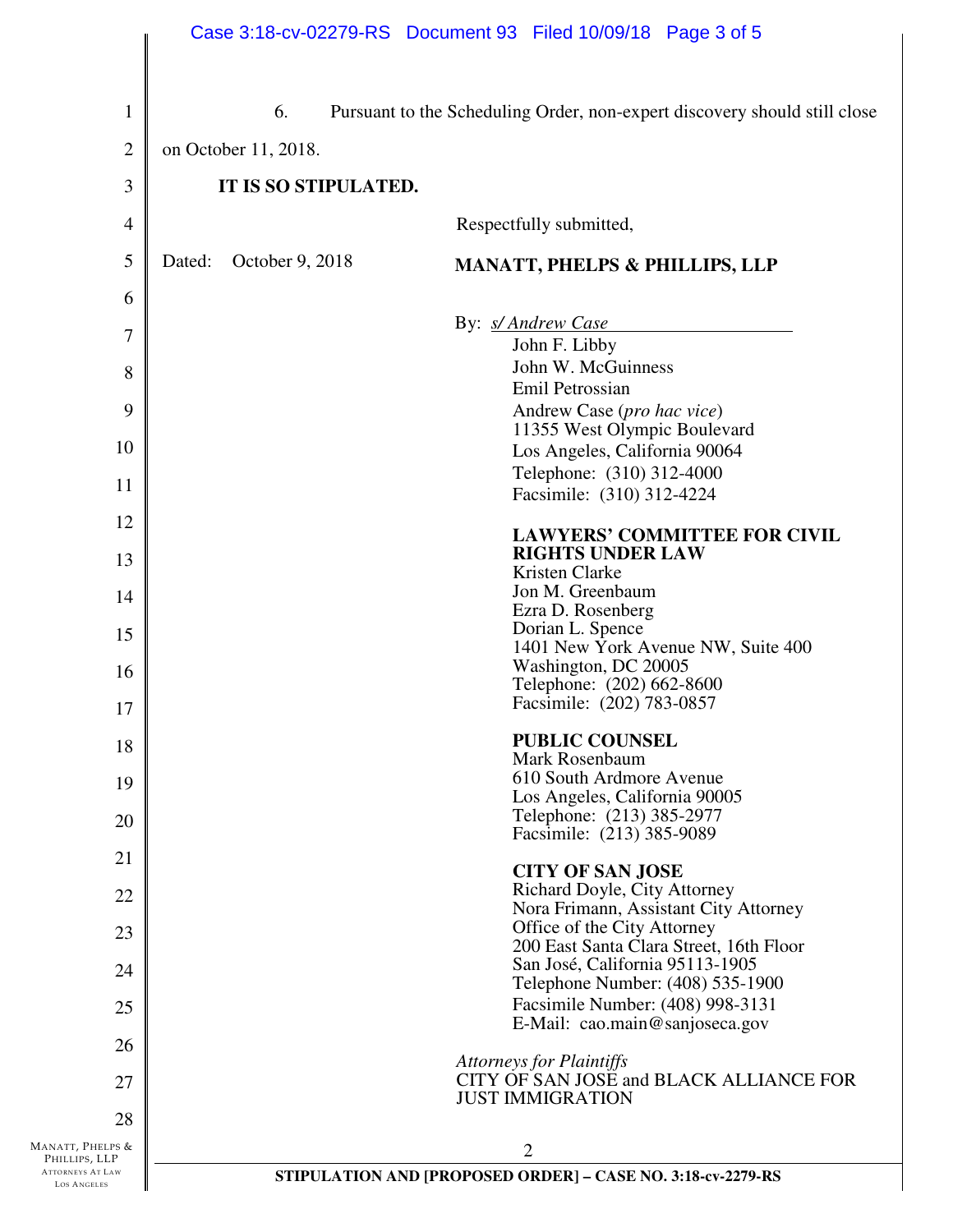|                                        | Case 3:18-cv-02279-RS Document 93 Filed 10/09/18 Page 4 of 5                                             |
|----------------------------------------|----------------------------------------------------------------------------------------------------------|
| $\mathbf{1}$                           |                                                                                                          |
| $\overline{2}$                         | Dated: October 9, 2018<br><b>CHAD A. READLER</b><br><b>Acting Assistant Attorney General</b>             |
| 3                                      | <b>BRETT A. SHUMATE</b>                                                                                  |
| $\overline{4}$                         | Deputy Assistant Attorney General<br><b>CARLOTTA P. WELLS</b>                                            |
| 5                                      | <b>Assistant Branch Director</b>                                                                         |
| 6                                      | /s/ Kate Bailey<br><b>KATE BAILEY</b>                                                                    |
| 7                                      | <b>STEPHEN EHRLICH</b><br><b>CAROL FEDERIGHI</b>                                                         |
| 8<br>9                                 | <b>Trial Attorneys</b><br>United States Department of Justice<br>Civil Division, Federal Programs Branch |
| 10                                     | 20 Massachusetts Avenue NW<br>Washington, DC 20530                                                       |
| 11                                     | Phone: $(202)$ 514-9230<br>Email: kate.bailey@usdoj.gov                                                  |
| 12                                     | Attorneys for Defendants                                                                                 |
| 13                                     |                                                                                                          |
| 14                                     |                                                                                                          |
| 15                                     |                                                                                                          |
| 16                                     |                                                                                                          |
| 17                                     |                                                                                                          |
| 18                                     |                                                                                                          |
| 19                                     |                                                                                                          |
| 20                                     |                                                                                                          |
| 21                                     |                                                                                                          |
| 22                                     |                                                                                                          |
| 23<br>24                               |                                                                                                          |
| 25                                     |                                                                                                          |
| 26                                     |                                                                                                          |
| 27                                     |                                                                                                          |
| 28                                     |                                                                                                          |
| MANATT, PHELPS &<br>PHILLIPS, LLP      | 3                                                                                                        |
| ATTORNEYS AT LAW<br><b>LOS ANGELES</b> | STIPULATION AND [PROPOSED ORDER] - CASE NO. 3:18-cv-2279-RS                                              |